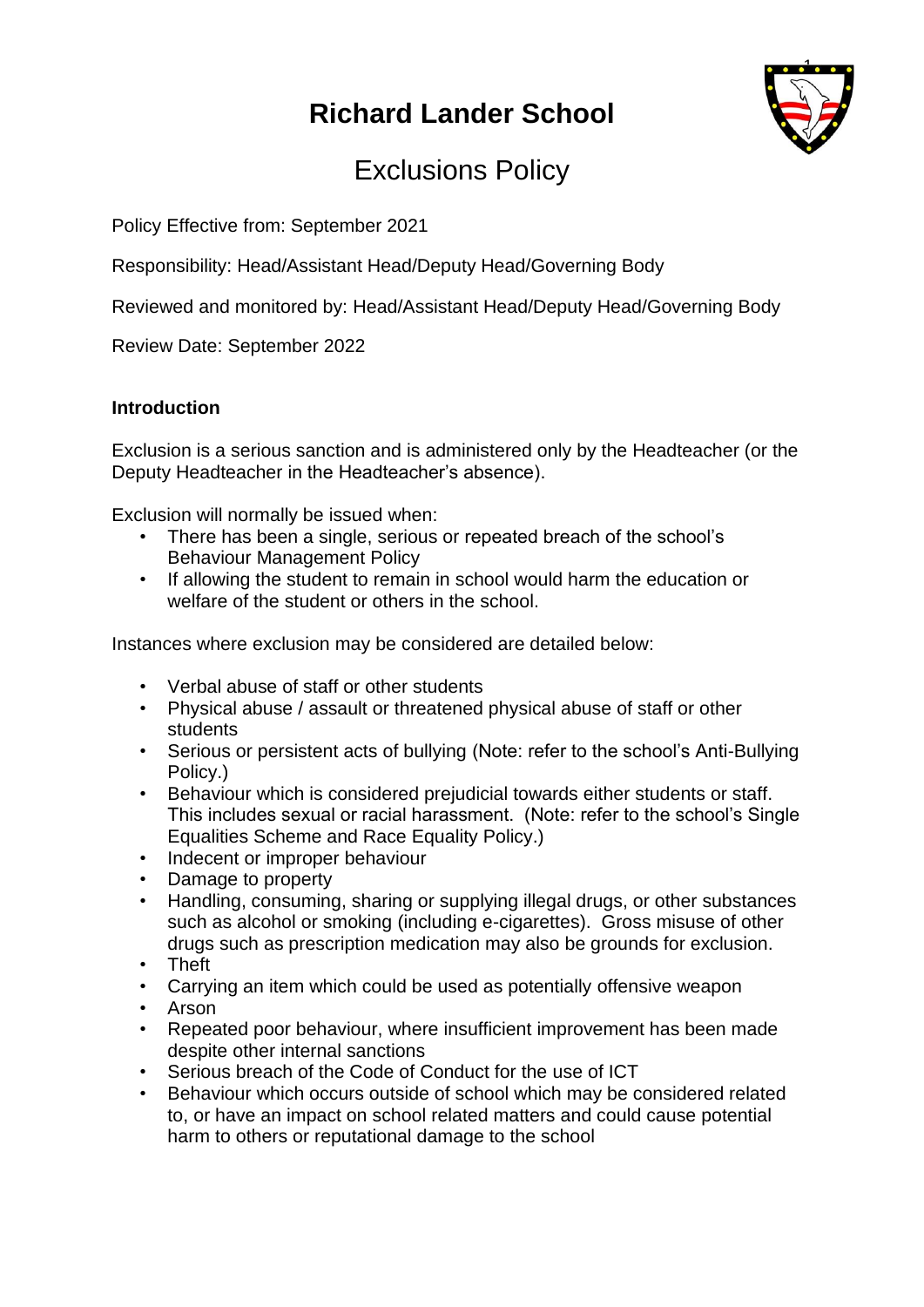This is not an exhaustive list and the school reserves the right to exclude if it is deemed an appropriate sanction.

### **Behaviour Management Policy**

This policy is intrinsically linked to the school's Behaviour Management Policy, which forms the basis of expectations for behaviour and the sanctions which may follow if there is a serious or repeated breach of that policy. The Behaviour Management Policy provides a framework so that all students:

- Are clear regarding the school's expectations about behaviour
- Feel safe and able to flourish, developing in confidence and maturity
- Can achieve to their potential, both in their studies and in any activity beyond the curriculum

The school's Behaviour Management Policy also details a ladder of sanctions which aims to reduce the need for exclusion in most instances.

### **Exclusion Procedure**

Most exclusion is of a fixed term nature and is of short duration (usually between one and five days). Department for Education regulations permit the Headteacher to exclude a student for one or more fixed periods not exceeding 45 school days in any one school year.

The Governors have established arrangements to promptly review all permanent exclusions and all fixed term exclusions that would lead to a student being excluded for over 15 days in a school term or missing a public examination.

The Governors have established arrangements to review fixed term exclusions which would lead to a student being excluded for more than five days in a single exclusion period and work with the area Behaviour for Learning Partnership to provide for education on the sixth day or beyond. (Currently, this provision is either through Pencalenick School or Carrick APA, where the student would be accompanied by a member of RLS teaching or support staff.)

Following exclusion, parents are contacted immediately where possible. A letter will be sent by post giving details of the exclusion and the date the exclusion ends. Parents have a right to make representations to the Governing Body and the LA as directed in the exclusion letter.

A tariff for exclusion may be lowered if the school believes that a shorter, fixed term exclusion, followed by a period of time working in school in isolation from other students, may be a more appropriate sanction and bring about the desired improvement in behaviour. At times this may mean alternative times to the school day, with the student remaining in school until 4.30pm or 5pm.

During the course of a fixed term exclusion, parents have sole responsibility for their child and should have in place appropriate supervision arrangements. The student is not allowed on or near the school premises during the period of exclusion.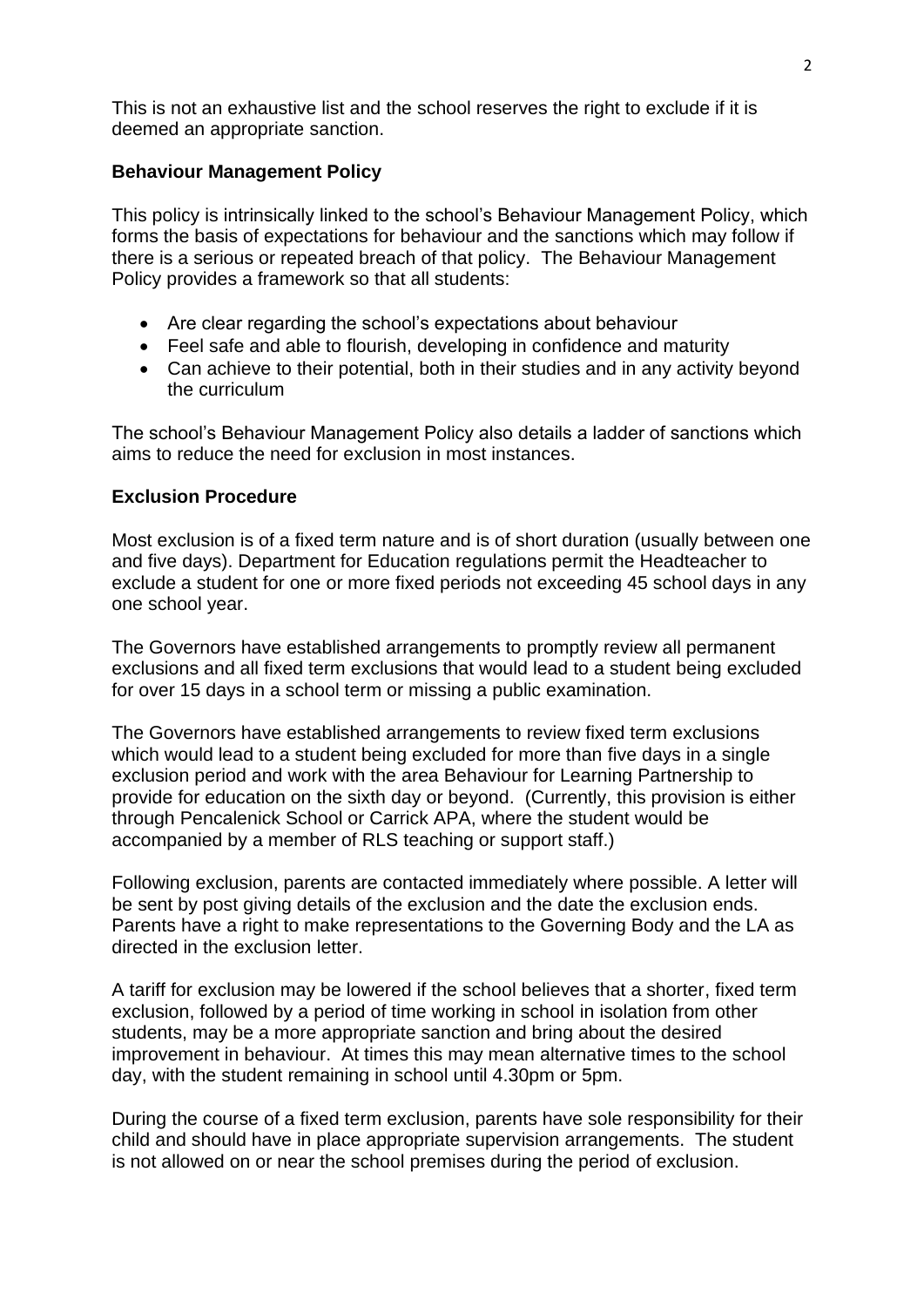## **Permanent Exclusion**

The decision to exclude a student permanently is a serious one. There are two main types of situation in which permanent exclusion may be considered:

- For repeated breach of the school's Behaviour Management Policy, despite the school's best attempts to support an improvement in behaviour, including, where possible, relevant external agency support, and after other sanctions have been used, to little or to no effect.
- For a single or repeated serious breach of the school's Behaviour Management Policy. This may include:
	- o Handling, consuming, sharing or supplying illegal substances
	- o Arson
	- o Serious damage to school property
	- o Carrying an item which could be used as potentially offensive weapon
	- o Serious actual or threatened violence towards another student or member of staff
	- o Sexual abuse or assault

These examples are not exhaustive.

The school will consider police involvement for any of the above offences.

## **General factors the School considers before making a decision to exclude**

Before deciding whether to exclude a student, either for a fixed term period, or permanently, the school will:

- Ensure appropriate investigations have been carried out
- Ensure that where possible, witness statements are taken, which are signed and dated
- Allow, where possible, the student to give her/his version of events
- Consider all the evidence before making an informed decision to exclude
- Ensure the exclusion is consistent with both this policy and the School's Behaviour Management Policy

If the school is satisfied that on investigation, the likelihood is that the student behaved as alleged, then the school may take the decision to exclude.

### **Exercise of discretion**

In reaching a decision, the school will look at each case on its own merits. Therefore, a tariff system, fixing a standard penalty for a particular action, would not be appropriate.

In considering whether permanent exclusion is the most appropriate sanction, the school will consider: